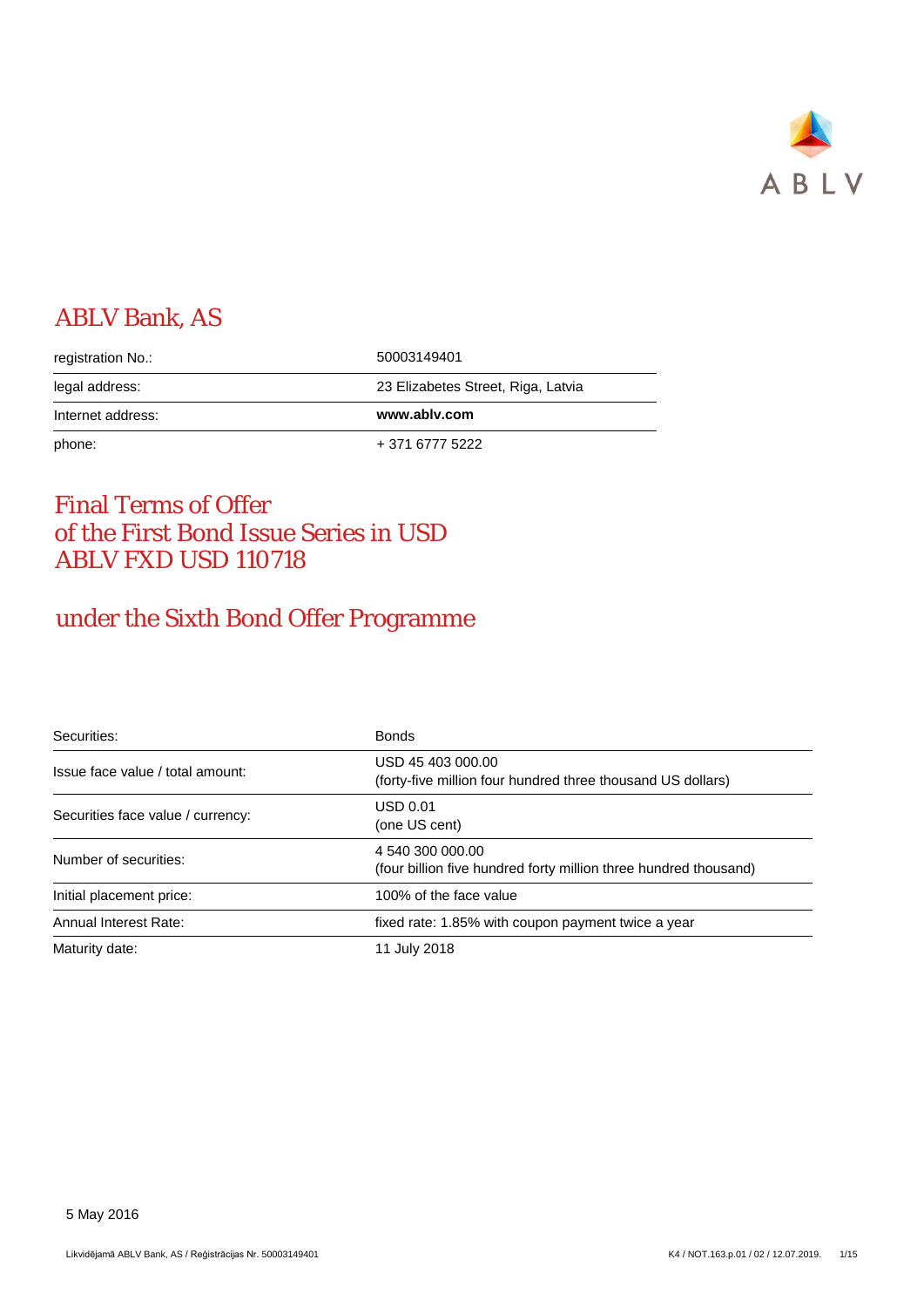# TABLE OF CONTENTS

| 1.             |  |
|----------------|--|
| 2.             |  |
| 3 <sub>1</sub> |  |
| 4.             |  |
| 5.             |  |
| 6.             |  |
| 7.             |  |
| 8.             |  |
| 9.             |  |
|                |  |

Appendixes include the Bond issue summary and the sample order form to be submitted by the Investor to conclude the financial instruments transaction.

Appendix 1: Bond issue summary.

Appendix 2: "Financial Instrument' Trade Order" form.

The Final Terms are prepared in accordance with the requirements of paragraph 4 of article 5 of the Directive 2003/71/EC of the European Parliament and of the Council.

The Final Terms shall be read together with ABLV Bank, AS Base Prospectus of the Sixth Bond Offer Programme. The Base Prospectus is published at the Issuer's home page **www.ablv.com**. Full information on the Issuer and the Bond issue can be only obtained reading the Base Prospectus together with the Final Terms. The Bond issue summary is appended to these Final Terms.

#### **Notice**

Before making a decision on investing in the Bonds, any Investor shall independently and, if necessary, engaging an advisor, generally assess the information provided in the Base Prospectus and these Final Terms.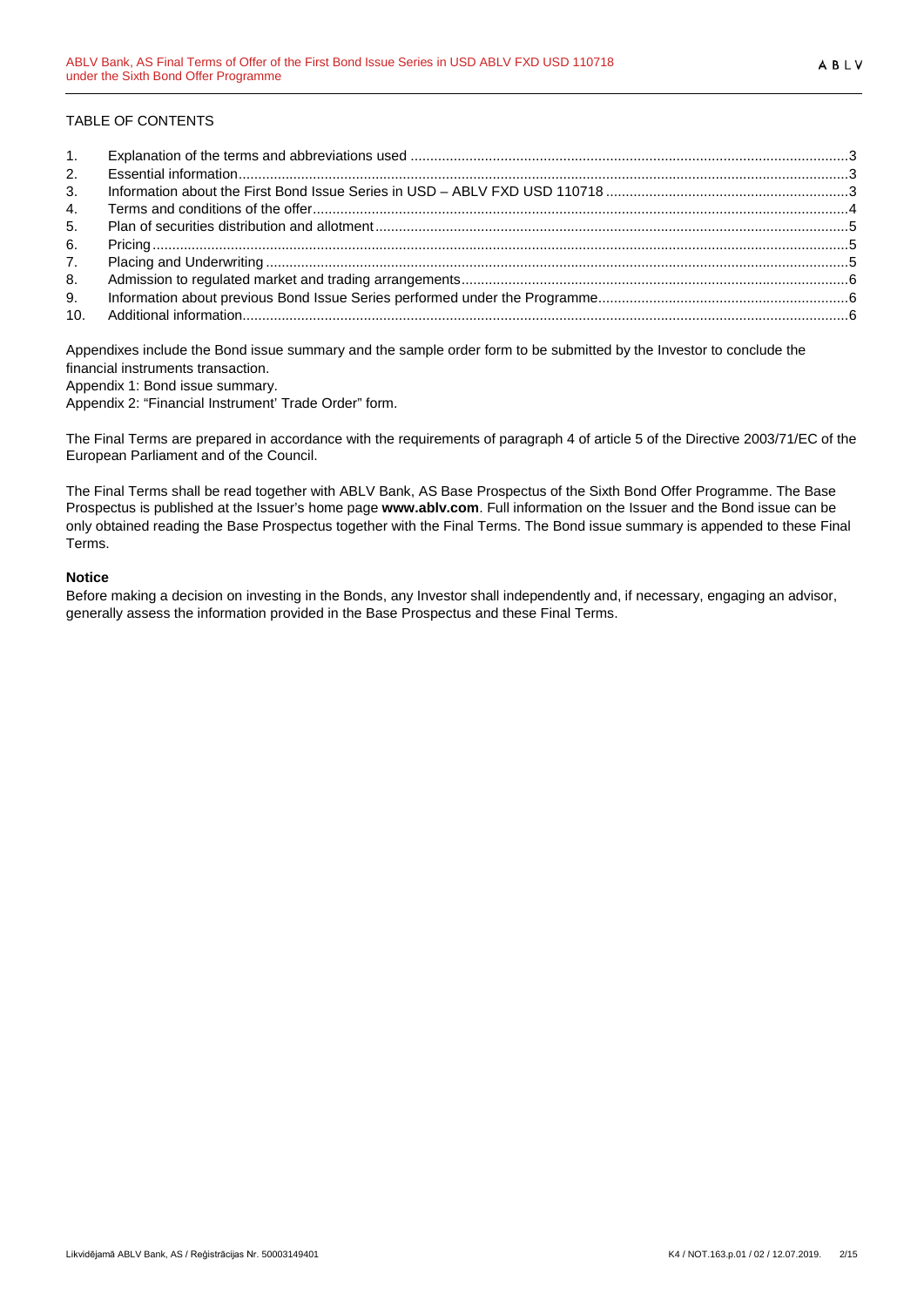#### <span id="page-2-0"></span>**1. Explanation of the terms and abbreviations used**

**First Bond Issue Series in USD** or **ABLV FXD USD 110718** – the Bonds that are issued pursuant to ABLV Bank, AS Base Prospectus of the Sixth Bond Offer Programme and these Final Terms of Offer.

**Note:** the other terms and abbreviations used correspond to those included in the Base Prospectus.

#### <span id="page-2-1"></span>**2. Essential information**

2.1. Interest of natural and legal persons involved in the issue/ offer N/A

#### 2.2. Reasons for the offer

Objective of the First Bond Issue Series in USD shall be raising of funds that the Issuer will use for financing its operating activities, including without limitation:

- improvement of the ABLV Bank assets' and liabilities' distribution into maturity bands;
- increase and maintenance of the liquidity level required for activities of ABLV Bank.

#### <span id="page-2-2"></span>**3. Information about the First Bond Issue Series in USD – ABLV FXD USD 110718 (under the Sixth Bond Offer Programme)**

| Issuer:                                                 | ABLV Bank, AS                                                                                                                                                                                                                                                                                                                                                                                                                                |
|---------------------------------------------------------|----------------------------------------------------------------------------------------------------------------------------------------------------------------------------------------------------------------------------------------------------------------------------------------------------------------------------------------------------------------------------------------------------------------------------------------------|
| Securities:                                             | <b>Bonds</b>                                                                                                                                                                                                                                                                                                                                                                                                                                 |
| ISIN:                                                   | LV0000802072                                                                                                                                                                                                                                                                                                                                                                                                                                 |
| Type of securities:                                     | In bearer form                                                                                                                                                                                                                                                                                                                                                                                                                               |
| Class of securities:                                    | Without restraint on alienation                                                                                                                                                                                                                                                                                                                                                                                                              |
| Collateral:                                             | Not secured with pledge                                                                                                                                                                                                                                                                                                                                                                                                                      |
| Depository:                                             | Joint stock company Latvian Central Depository                                                                                                                                                                                                                                                                                                                                                                                               |
| Regulated market:                                       | Stock Exchange Nasdaq Riga<br><b>Baltic Bond List</b>                                                                                                                                                                                                                                                                                                                                                                                        |
| Currency of the Bond issue:                             | USD (US dollars)                                                                                                                                                                                                                                                                                                                                                                                                                             |
| Face value / total amount of the Bond issue:            | USD 45 403 000.00 <sup>1</sup><br>(forty-five million four hundred three thousand US dollars)                                                                                                                                                                                                                                                                                                                                                |
| Bond Face Value:                                        | <b>USD 0.01</b><br>(one US cent)                                                                                                                                                                                                                                                                                                                                                                                                             |
| Number of the Bonds:                                    | 4 540 300 000.001<br>(four billion five hundred forty million three hundred thousand)                                                                                                                                                                                                                                                                                                                                                        |
| <b>Annual Interest Rate:</b>                            | Fixed: 1.85%<br>(one and 85/100 percent)                                                                                                                                                                                                                                                                                                                                                                                                     |
| Date of the Interest Income calculation:                | 5 working days before the Interest Income payment date                                                                                                                                                                                                                                                                                                                                                                                       |
| Frequency and dates of the Interest Income<br>payments: | Twice a year: on 11 July and 11 January,<br>starting from 11 January 2017, ending on 11 July 2018                                                                                                                                                                                                                                                                                                                                            |
| Maturity date of the Bonds:                             | 11 July 2018                                                                                                                                                                                                                                                                                                                                                                                                                                 |
| Premature redemption<br>(call option):                  | • The Issuer shall be entitled to prematurely redeem the part of the<br>Bond issue the initial placement of which was not performed;<br>The Issuer shall be entitled to prematurely redeem the Bonds that the<br>Issuer purchased in the secondary securities market or acquired<br>otherwise in compliance with provisions of the normative acts,<br>provided that normative acts contain no limitations with regard to such<br>redemption. |
| Early repayment claim                                   | The Investor shall not be entitled to claim the Face Value and accrued                                                                                                                                                                                                                                                                                                                                                                       |
| (put option):                                           | interest to be repaid by the Issuer before maturity.                                                                                                                                                                                                                                                                                                                                                                                         |
| Arrangements for the amortisation of the loan           | N/A                                                                                                                                                                                                                                                                                                                                                                                                                                          |
| Information on yield                                    | Fixed interest rate is set for the Bonds. The Bond yield does not depend<br>on the changes in the base interest rate in the interbank market.                                                                                                                                                                                                                                                                                                |
| Yield calculation method                                | Pursuant to paragraph 6.9 of the Base Prospectus                                                                                                                                                                                                                                                                                                                                                                                             |
| Representation of the Investors                         | Pursuant to paragraph 6.14 of the Base Prospectus                                                                                                                                                                                                                                                                                                                                                                                            |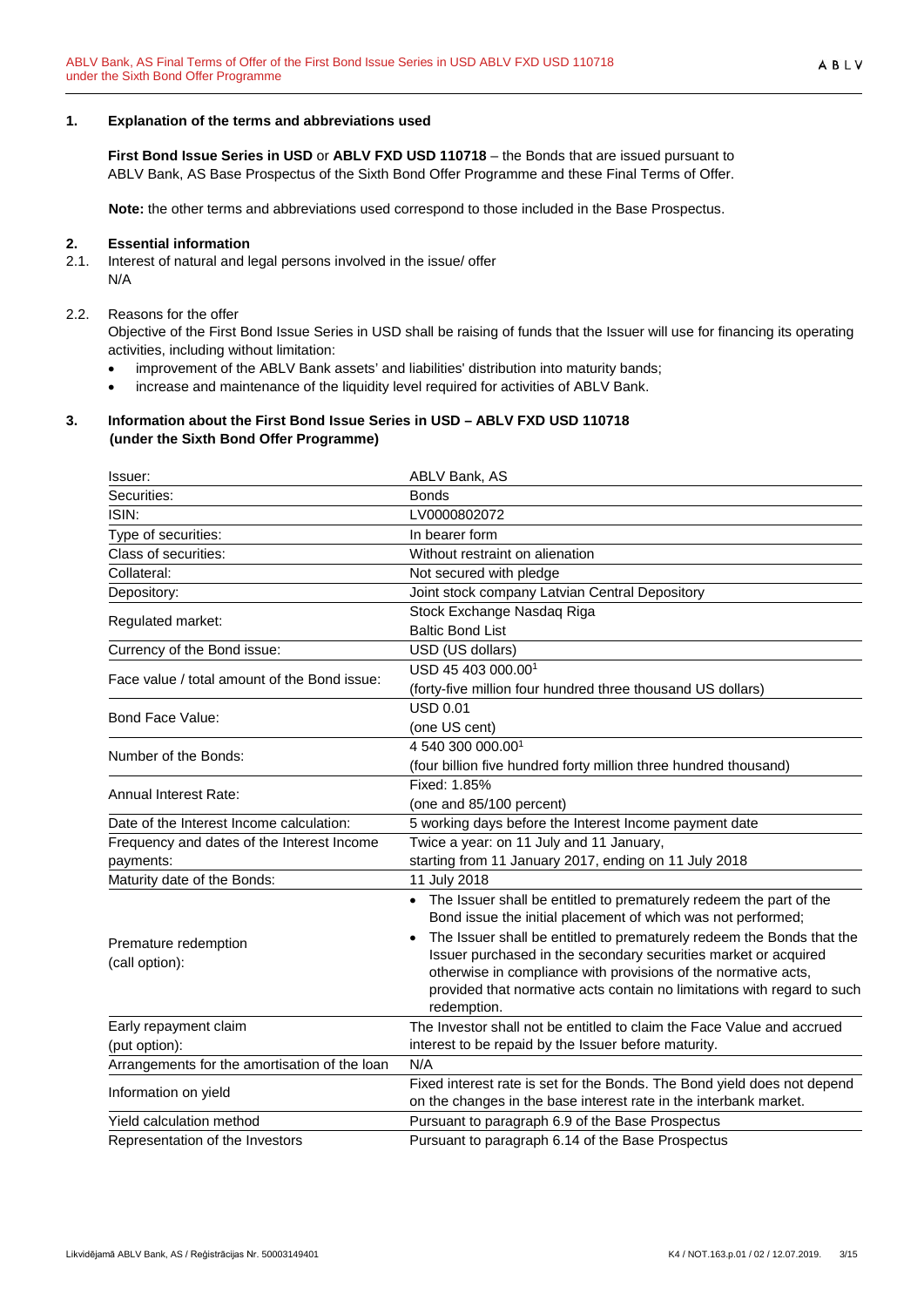The Bonds are issued and public offering is performed pursuant to the following decisions of ABLV Bank:

- decision on the bond issue of the ordinary meeting of shareholders, dated 7 April 2016 (Minutes No. 1, paragraph 5.11);
- decision of the Board on approving the Base Prospectus of the Sixth Bond Offer Programme, dated 7 April 2016 (Minutes No. V–27, paragraph 1);

| Decisions on the Bond issue              | decision of the Board on the Base Prospectus of the Sixth Bond Offer<br>$\bullet$<br>Programme including recommendations of the Financial and Capital<br>Market Commission, dated 22 April 2016 (Minutes No. V-31,<br>paragraph 1); |
|------------------------------------------|-------------------------------------------------------------------------------------------------------------------------------------------------------------------------------------------------------------------------------------|
|                                          | • decision of the Board on approval of ABLV Bank, AS Final Terms of<br>Offer of the First Bond Issue Series in USD -                                                                                                                |
|                                          | ABLV FXD USD 110718 under the Sixth Bond Offer Programme,<br>dated 5 May 2016 (Minutes No. V-34, paragraph 3).                                                                                                                      |
| Issue date:                              | 11 July 2016                                                                                                                                                                                                                        |
| Public offer start date:                 | Not later than on 12 May 2016, the information shall be published at the<br>Issuer's home page www.ablv.com                                                                                                                         |
|                                          | The public offer start date is 18 May 2016                                                                                                                                                                                          |
| Public offer end date:                   | 4 July 2016                                                                                                                                                                                                                         |
| Decision on concluding the transactions: | Pursuant to paragraph 8.4 of the Base Prospectus, the decision on<br>concluding the transactions will be made on 7 July 2016                                                                                                        |
| Settlement date:                         | 11 July 2016                                                                                                                                                                                                                        |

<sup>1</sup> Before the end of the public offer period, but not later than 4 (four) working days prior to the public offer end date, the Issuer may increase the Issue Series size. If amendments to the Final Terms are made, those shall be published in the same way as the Final Terms.

For the purposes of the Base Prospectus and these Final Terms, the Issuer shall be an institution that borrows funds by issuing the Bonds.

# <span id="page-3-0"></span>**4. Terms and conditions of the offer**

4.1. Initial placement process

The initial placement process is described in paragraph 8.4 of the Base Prospectus.

The total amount of the First Bond Issue Series in USD is USD 45 403 000.00 (forty-five million four hundred three thousand US dollars).

The public offer start date is 18 May 2016.

A representative of the Investment Company or the Investor itself, provided it has a financial instruments account opened with ABLV Bank, shall submit an order to the Issuer, using the sample form "Financial Instruments' Trade Order" appended hereto, on working days from 08:30 till 18:30. The order may also be submitted electronically, using a corresponding order form in ABLV Bank Internetbank.

The public offer end date shall be 4 July 2016. Orders shall be accepted by ABLV Bank till the end of the working day, i.e., 18:30, or electronically – till the end of the day, i.e., 24:00.

Information about the order submission can be obtained:

- by phone:  $+371\,6700\,2777$
- via e-mail: **ibas@ablv.com**

The orders submitted to the Issuer may not be altered or revoked.

- 4.2. A description of the possibility to reduce subscriptions and the manner for refunding excess amount paid by applicants N/A
- 4.3. Details of the minimum and / or maximum amount of application Pursuant to paragraph 8.4 of the Base Prospectus, maximum number of the Bonds that a single Investor may apply for is not set. The Investor may not apply for purchasing less than 1 (one) Bond.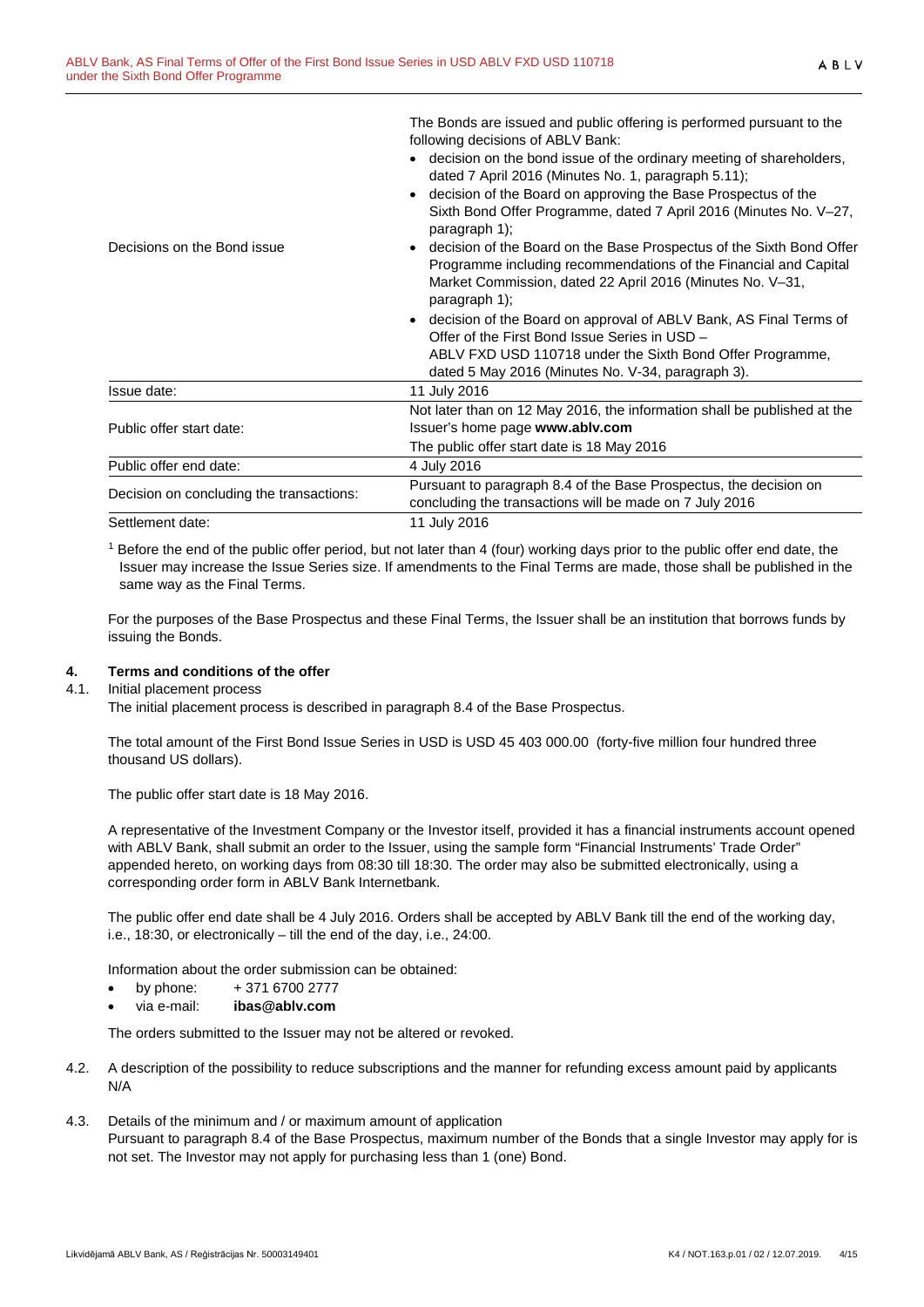#### 4.4. Settlement process

Within this Bond Issue Series, settlement under initial placement transactions shall be performed as follows:

• not applying the DVP principle, if agreed so by the underwriter and the Investor, or

• applying the DVP principle, regulated by the respective LCD rules On DVP Settlement for OTC Transactions. If the transaction parties agree on not applying the DVP principle, the moment of the Bonds' delivery and the moment of payment may be different. The Investor shall ensure funds in the respective account on the day agreed upon by the transaction parties, whereas the Bonds shall be credited to the Investor's account on the day agreed upon by the transaction parties.

DVP shall be executed on the T+2 day, where "T" stands for the day of concluding the Bond purchase transaction, and "2" is the 2nd (second) working day after the day of concluding the Bond purchase transaction.

The day of concluding the transaction shall be the day of making the decision on concluding the transaction – for this Series it is set to be 7 July 2016.

The settlement date under the First Bond Issue Series in USD shall be 11 July 2016.

#### 4.5. Information about results

Pursuant to paragraph 8.6 of the Base Prospectus, information on the initial placement results will be published at the Issuer's home page **www.ablv.com** within 10 (ten) working days after the public offer end date.

4.6. The procedure for the exercise of any right of pre-emption, the negotiability of subscription rights and the treatment of subscription rights not exercised. N/A

# <span id="page-4-0"></span>**5. Plan of securities distribution and allotment**

5.1. Offering the Bonds simultaneously in the markets of two or more countries N/A

#### 5.2. Notification to applicants of the Bond amount allotted The Bank shall send a confirmation of the concluded transaction to the Investor, following the procedure set forth in ABLV Capital Markets, IBAS, General Terms of Business. The General Terms of Business are available at the Issuer's home page **[www.ablv.com](http://www.ablv.com/)**.

# <span id="page-4-1"></span>**6. Pricing**

6.1. Initial placement price of a Bond Initial placement price of a Bond is set to be **100%** of the Bond's face value. The Bond's face value is USD 0.01 (one US cent).

# 6.2. Pricing method

ABLV Bank Board will determine the Bonds' price depending on the situation in secondary market of similar securities then present and, in particular, based on evaluation of the demand in the securities market and yield of comparable market instruments. The price determined by ABLV Bank for the Bond Issue Series shall be the same for all Investors and shall remain constant throughout the whole initial placement period.

#### 6.3. Application of expenses and taxes

Purchasing the Bonds during the initial placement period, the Investor will have to transfer just set Bond sale price to the Issuer for each Bond unit being purchased.

Additional expenses under the transaction, which might include, without limitation, fees for account opening, for transaction conclusion and execution, may vary in different Investment Companies, and the Investor can find those out in the respective Investment Company engaged by the Investor in concluding the Bonds' purchase transaction as intermediary. ABLV Bank will not receive the said fees and payments charged by other Investment Companies and shall not be responsible for those additional expenses.

The Issuer shall be responsible for withholding and payment of taxes in compliance with the procedures and amount stated in the Republic of Latvia normative acts. The Issuer shall not be responsible for payment of taxes where the Republic of Latvia normative acts do not stipulate the Issuer's duty to assess and withhold the tax amount before making Interest Income payments.

# <span id="page-4-2"></span>**7. Placing and Underwriting**

7.1. Offer coordinator N/A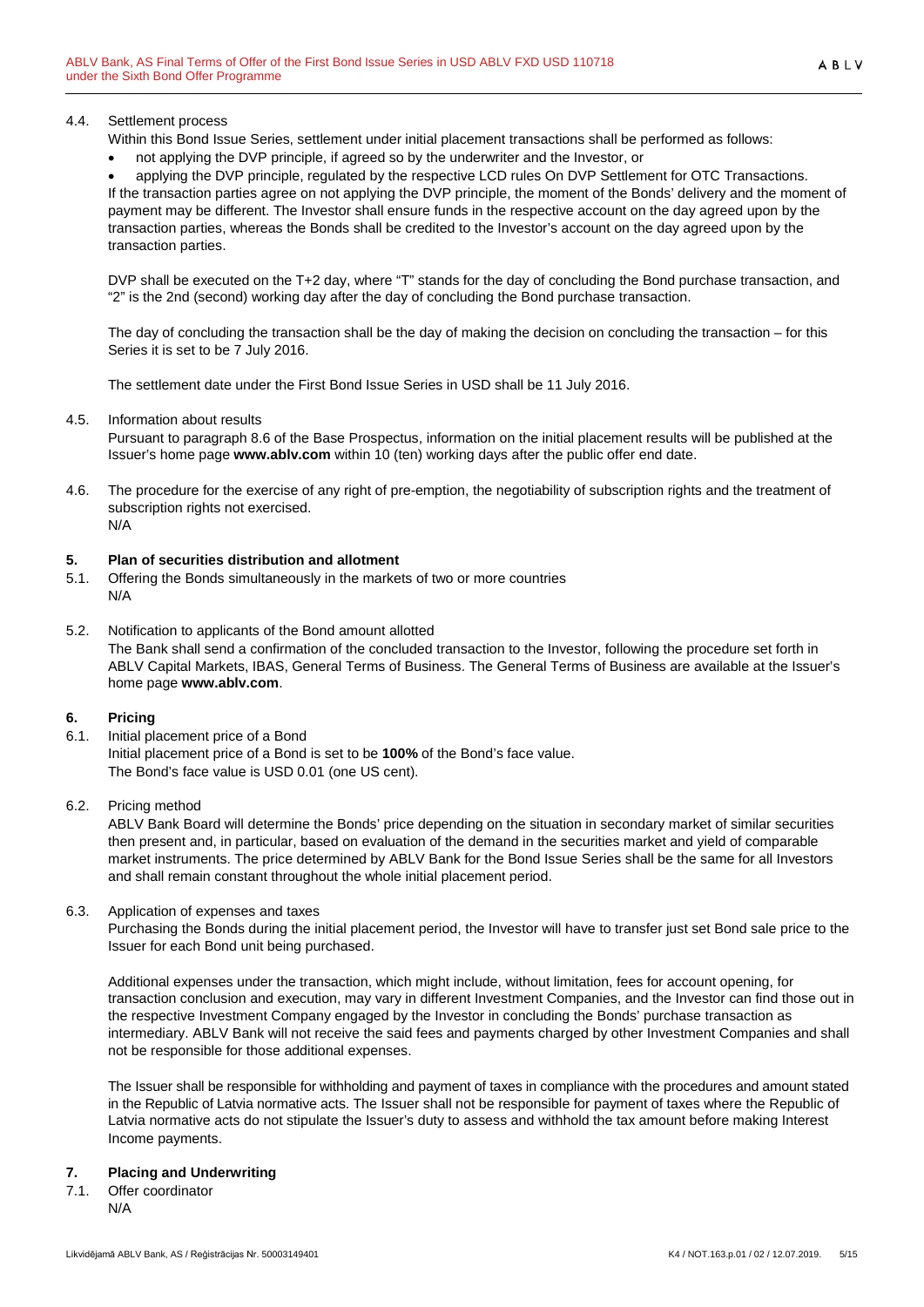# 7.2. Depository

Joint stock company Latvian Central Depository, legal address: 1 Vaļņu Street, Riga, Latvia.

- 7.3. Entities agreeing to underwrite the issue N/A
- 7.4. Time of reaching the underwriting agreement N/A

# <span id="page-5-0"></span>**8. Admission to regulated market and trading arrangements**

Term and conditions of admission to regulated market Pursuant to paragraph 9 of the Base Prospectus, application for admitting the Bonds to the regulated market will be prepared in accordance with the Stock Exchange requirements and submitted within 3 (three) months after the end of the initial placement at the latest.

# 8.2. Regulated market

Stock Exchange Nasdaq Riga, Baltic Bond List.

8.3. Entities which have a firm commitment to act as intermediaries in secondary trading, providing liquidity through bid and offer rates and description of the main terms of their commitment N/A

# <span id="page-5-1"></span>**9. Information about previous Bond Issue Series performed under the Programme**

- One issue performed under ABLV Bank, AS, First Offer Programme,
- Three issues performed under ABLV Bank, AS, Second Offer Programme,
- Three issues performed under ABLV Bank, AS, Third Offer Programme,
- Seven issues performed under ABLV Bank, AS, Fourth Offer Programme and
- Seven issues performed under ABLV Bank, AS, Fifth Offer Programme

have been included in the Baltic Bond List of the Stock Exchange Nasdaq Riga regulated markets.

Simultaneously with the First Bond Issue Series in USD, the following public offering is performed under the Sixth Bond Offer Programme First Bond Issue Series in EUR – ABLV FXD EUR 110718 – straight 2-year bonds. The Final Terms of this issue is available at ABLV Bank, AS home page **www.ablv.com.**

The Investors can find the information about issues performed under the First, Second, Third, Fourth, Fifth and Sixth Offer Programmes and their Final Terms at ABLV Bank, AS home page **[www.ablv.com](http://www.ablv.com/)**.

# <span id="page-5-2"></span>**10. Additional information**

- 10.1. Advisors connected with the Bond issue N/A
- 10.2. Information about the Bond issue provided by third parties N/A
- 10.3. Credit ratings assigned to the Bonds N/A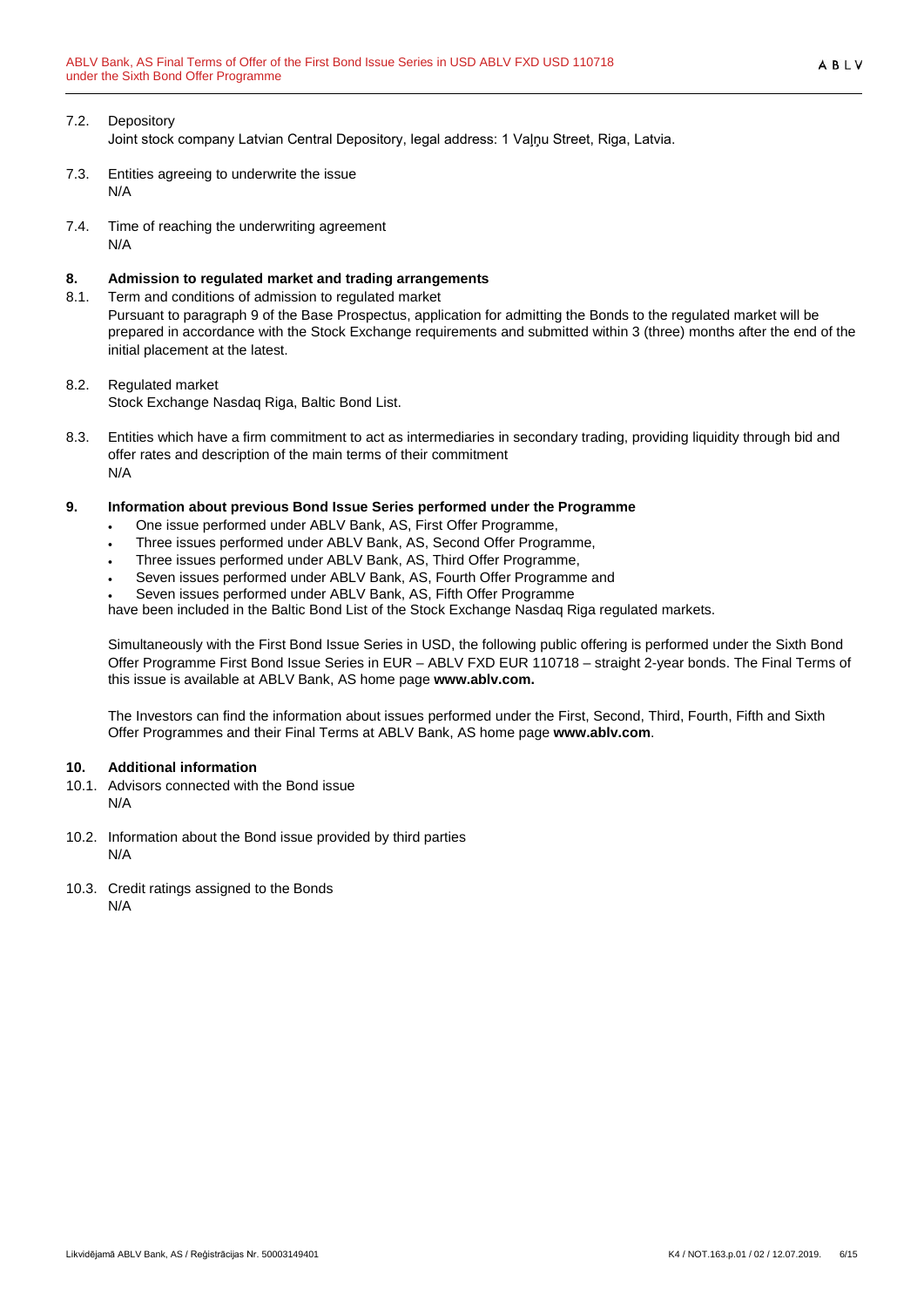| Name, surname    | <b>Position held</b>                                                   | <b>Signature</b> |
|------------------|------------------------------------------------------------------------|------------------|
| Vadims Reinfelds | Deputy Chairman of the Board,<br>Deputy Chief Executive Officer (dCEO) |                  |
| Māris Kannenieks | Member of the Board,<br>Chief Financial Officer (CFO)                  |                  |
| Edgars Pavlovičs | Member of the Board,<br>Chief Risk Officer (CRO)                       |                  |
| Aleksandrs Pāže  | Member of the Board,<br>Chief Compliance Officer (CCO)                 |                  |
| Romans Surnačovs | Member of the Board,<br>Chief Operating Officer (COO)                  |                  |

The Final Terms were approved at ABLV Bank, AS Board session on 5 May 2016.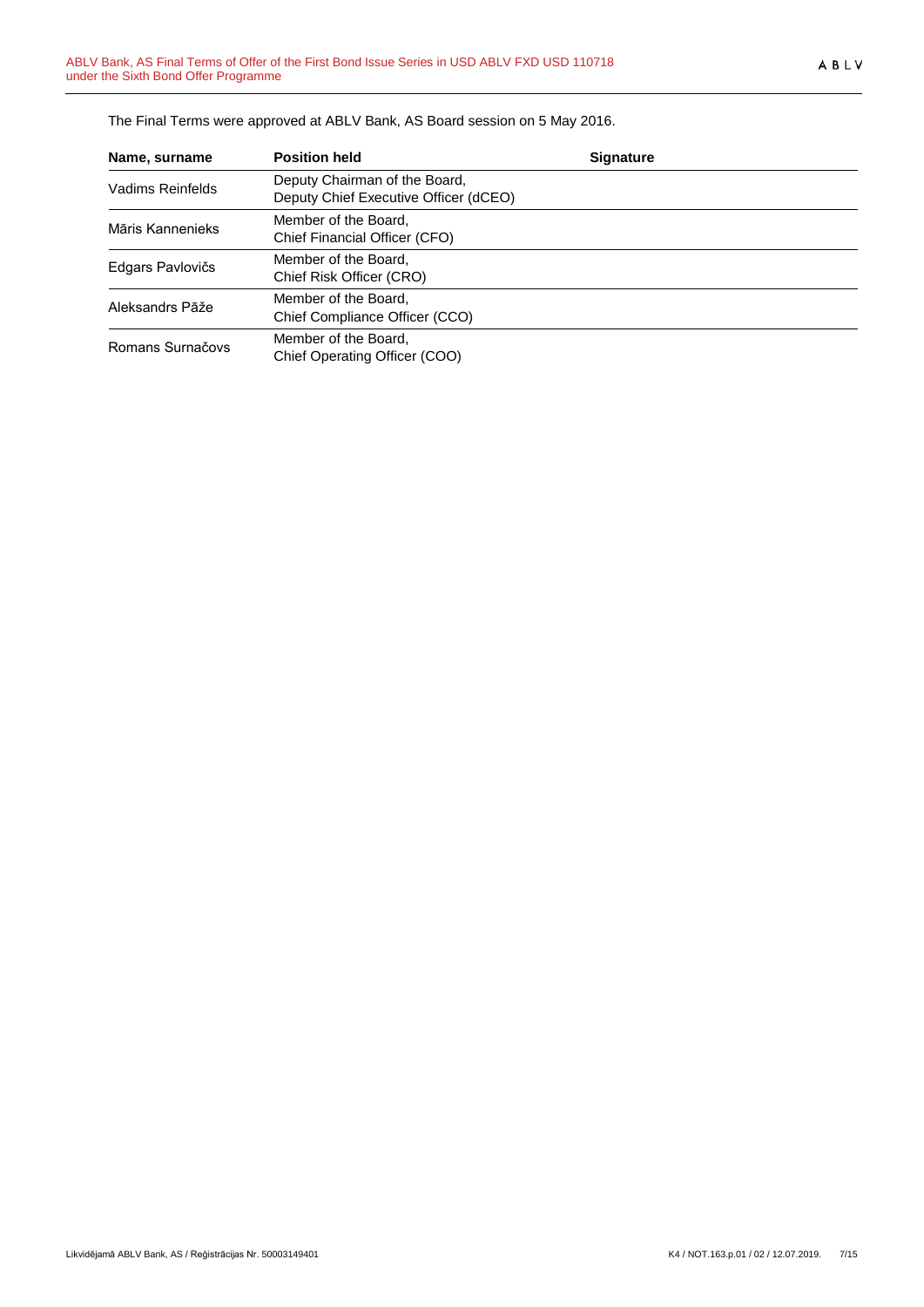#### Summary of the Bond issue

Appendix 1

Section A. Introduction and warnings

The summary shall be deemed the introduction of the Base Prospectus.

Any decision on investing in the Bonds shall be based on the Investor's judgement on the whole Base Prospectus and the respective Final Terms of the Bond issue.

Should any claim be lodged to a court regarding the information provided in the Base Prospectus, if necessary, the Investor lodging the claim to a court in accordance with normative acts of the respective member state shall cover the costs of translating the Base Prospectus before the proceedings are initiated.

The persons responsible for the information provided in the Base Prospectus, including persons that translated the same and applied for its notification, may be held civilly liable only where the summary is misleading, inaccurate, or inconsistent with other sections of the Base Prospectus, or fails to provide the most essential information that would aid the Investors when considering whether to invest in the Bonds.

A.1

|      | וטטטו וטעשט                                                                                                                                |                                                                                                                                                                                                                                                                                                                                                   |  |  |  |  |
|------|--------------------------------------------------------------------------------------------------------------------------------------------|---------------------------------------------------------------------------------------------------------------------------------------------------------------------------------------------------------------------------------------------------------------------------------------------------------------------------------------------------|--|--|--|--|
| B.1  | Legal and commercial<br>name of the Issuer                                                                                                 | ABLV Bank, AS.                                                                                                                                                                                                                                                                                                                                    |  |  |  |  |
| B.2  | The domicile and legal<br>form of the Issuer, the<br>legislation under which<br>the Issuer operates<br>and its country of<br>incorporation | ABLV Bank is a joint stock company registered in the Republic of Latvia, which carries out its<br>operations in accordance with the Republic of Latvia legal acts, the European Union normative<br>acts, and the issued licence that allows rendering all financial services stated in the Credit<br>Institution Law.                             |  |  |  |  |
| B.3  | Description of, and key<br>factors relating to, the<br>nature of the Issuer's<br>current operations and<br>its principal activities        | Major lines of ABLV Bank business are rendering of tailored services to private and corporate<br>customers in Latvia, as well as export of high-quality financial services to foreign customers from<br>the EEA and CIS states. The Issuer's place of rendering the services is the Republic of Latvia.                                           |  |  |  |  |
| B.4a | Description of the most<br>significant recent<br>trends affecting the<br>Issuer and the<br>industries in which it<br>operates              | As at the day of producing the Final Terms, there is no information on any detected trends that<br>might have significant negative effect on operations of ABLV Bank, AS, or the banking sector in<br>2016. In 2016, liquidity and capitalization level in the banking sector remain high.<br>ABLV Bank, AS plans gradual natural growth in 2016. |  |  |  |  |
| B.4b | Description of any<br>known trends affecting<br>the Issuer and the<br>industries in which it<br>operates                                   | As at the day of producing the Final Terms, there is no information on any detected trends,<br>events, claims, or obligations that might have significant negative effect on further operations of<br>ABLV Bank, AS or the Republic of Latvia credit institution sector.                                                                          |  |  |  |  |

The information provided in the table below completely matches that presented in ABLV Bank consolidated report for the year 2015. **Share in the**

|    | No Company                                             | Country<br>οf<br>Incorpo-<br>ration | Registration<br>number | <b>Business profile</b>         | Share in<br>the<br>entity's<br>capital<br>(%) | טווטו ט ווו עוש<br>entity's<br>capital<br>with voting<br>rights<br>(%) |
|----|--------------------------------------------------------|-------------------------------------|------------------------|---------------------------------|-----------------------------------------------|------------------------------------------------------------------------|
|    | ABLV Bank, AS                                          | LV                                  | 50003149401            | <b>Financial services</b>       | 100                                           | 100                                                                    |
| 2. | ABLV Bank Luxembourg, S.A. LU                          |                                     | B 162048               | <b>Financial services</b>       | 100                                           | 100                                                                    |
| 3. | ABLV Consulting Services, AS LV                        |                                     | 40003540368            | Consulting services             | 100                                           | 100                                                                    |
| 4. | <b>ABLV Corporate Services</b><br>Holding Company, SIA | LV                                  | 40103799987            | Holding company                 | 100                                           | 100                                                                    |
| 5. | <b>ABLV Corporate Services,</b><br><b>SIA</b>          | LV                                  |                        | 40103283479 Consulting services | 100                                           | 100                                                                    |
| 6. | <b>ABLV Corporate Services,</b><br>LTD                 | CY                                  | HE273600               | Consulting services             | 100                                           | 100                                                                    |
| 7. | Pillar Holding Company, KS                             | LV                                  | 40103260921            | Holding company                 | 100                                           | 100                                                                    |
| 8. | Pillar, SIA                                            | LV                                  | 40103554468            | Holding company                 | 100                                           | 100                                                                    |
|    |                                                        |                                     |                        |                                 |                                               |                                                                        |

B.5 Issuer's position within the group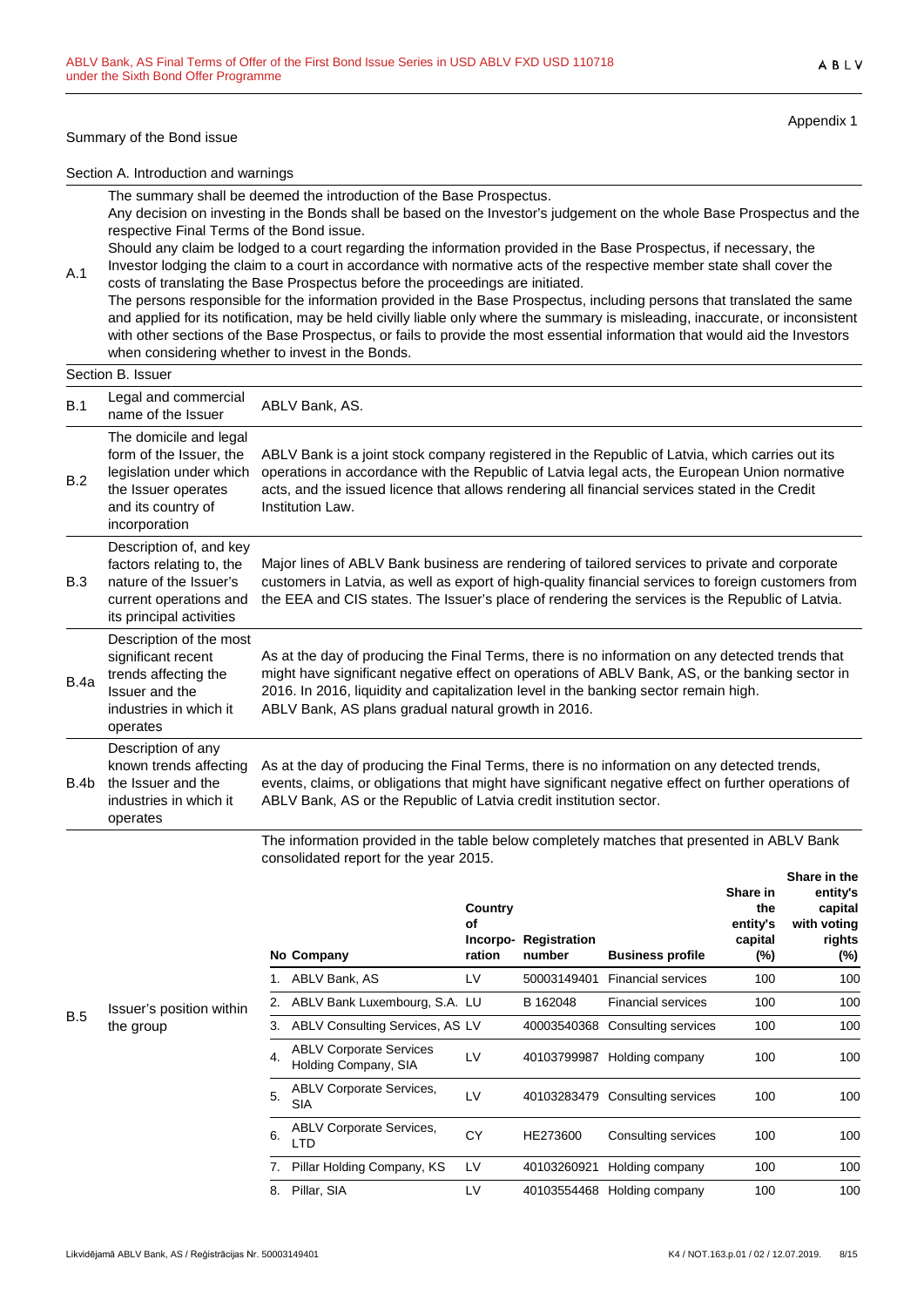| No Company                                           | Country<br>Οf<br>ration | Incorpo-Registration<br>number | <b>Business profile</b>                                        | Share in<br>the<br>entity's<br>capital<br>$(\%)$ | Share in the<br>entity's<br>capital<br>with voting<br>rights<br>$(\%)$ |
|------------------------------------------------------|-------------------------|--------------------------------|----------------------------------------------------------------|--------------------------------------------------|------------------------------------------------------------------------|
| Pillar Management, SIA<br>9.                         | LV                      | 40103193211                    | Real estate<br>management and<br>administration                | 100                                              | 100                                                                    |
| 10. Pillar 2, 12 & 14, SIA                           | LV                      | 50103313991                    | Real estate<br>transactions                                    | 100                                              | 100                                                                    |
| 11. Pillar 3, SIA                                    | LV                      | 40103193067                    | Real estate<br>transactions                                    | 100                                              | 100                                                                    |
| 12. Pillar 4 & 6, SIA                                | LV                      | 40103210494                    | Real estate<br>transactions                                    | 100                                              | 100                                                                    |
| 13. Pillar 7 & 8, SIA                                | LV                      | 40103240484                    | Real estate<br>transactions                                    | 100                                              | 100                                                                    |
| 14. Pillar 9, SIA                                    | LV                      | 40103241210                    | Real estate<br>transactions                                    | 100                                              | 100                                                                    |
| 15. Pillar 10, SIA                                   | LV                      | 50103247681                    | Real estate<br>transactions                                    | 100                                              | 100                                                                    |
| 16. Pillar 11, SIA                                   | LV                      | 40103258310                    | Real estate<br>transactions                                    | 100                                              | 100                                                                    |
| 17. Pillar 18, SIA                                   | LV                      | 40103492079                    | Real estate<br>transactions                                    | 100                                              | 100                                                                    |
| 18. Pillar 19, SIA                                   | LV                      | 40103766952                    | Real estate<br>transactions                                    | 100                                              | 100                                                                    |
| 19. Pillar 20, SIA                                   | LV                      | 40103903056                    | Real estate<br>transactions                                    | 100                                              | 100                                                                    |
| 20. Pillar 21, SIA                                   | LV                      | 40103929286                    | Real estate<br>transactions                                    | 100                                              | 100                                                                    |
| 21. Pillar Investment Group, SIA                     | LV                      | 50003831571                    | Real estate<br>transactions                                    | 91.6                                             | 91.6                                                                   |
| Schaller Kyncl Architekten<br>22.<br>Riga, SIA       | LV                      | 40103437217                    | Designing and<br>designer's<br>supervision                     | 100                                              | 100                                                                    |
| 23. Pillar RE Services, SIA                          | LV                      | 40103731804                    | Parking<br>management                                          | 100                                              | 100                                                                    |
| 24. Pillar Contractor, SIA                           | LV                      | 40103929498                    | Management and<br>coordination of<br>construction<br>processes | 100                                              | 100                                                                    |
| 25. New Hanza City, SIA                              | LV                      | 40103222826                    | Infrastructure<br>maintenance                                  | 100                                              | 100                                                                    |
| 26. NHC Utilities, SIA                               | LV                      | 40103693339                    | Infrastructure<br>management                                   | 100                                              | 100                                                                    |
| ABLV Asset Management,<br>27.<br><b>IPAS</b>         | LV                      | 40003814724                    | <b>Financial services</b>                                      | 90                                               | 100                                                                    |
| 28. ABLV Capital Markets, IBAS                       | LV                      |                                | 40003814705 Financial services                                 | 90                                               | 100                                                                    |
| <b>ABLV Private Equity</b><br>29.<br>Management, SIA | LV                      | 40103286757                    | Investment project<br>management                               | 100                                              | 100                                                                    |
| <b>ABLV Private Equity Fund</b><br>30.<br>2010, KS   | LV                      | 40103307758                    | Investment<br>activities                                       | 100                                              | 100                                                                    |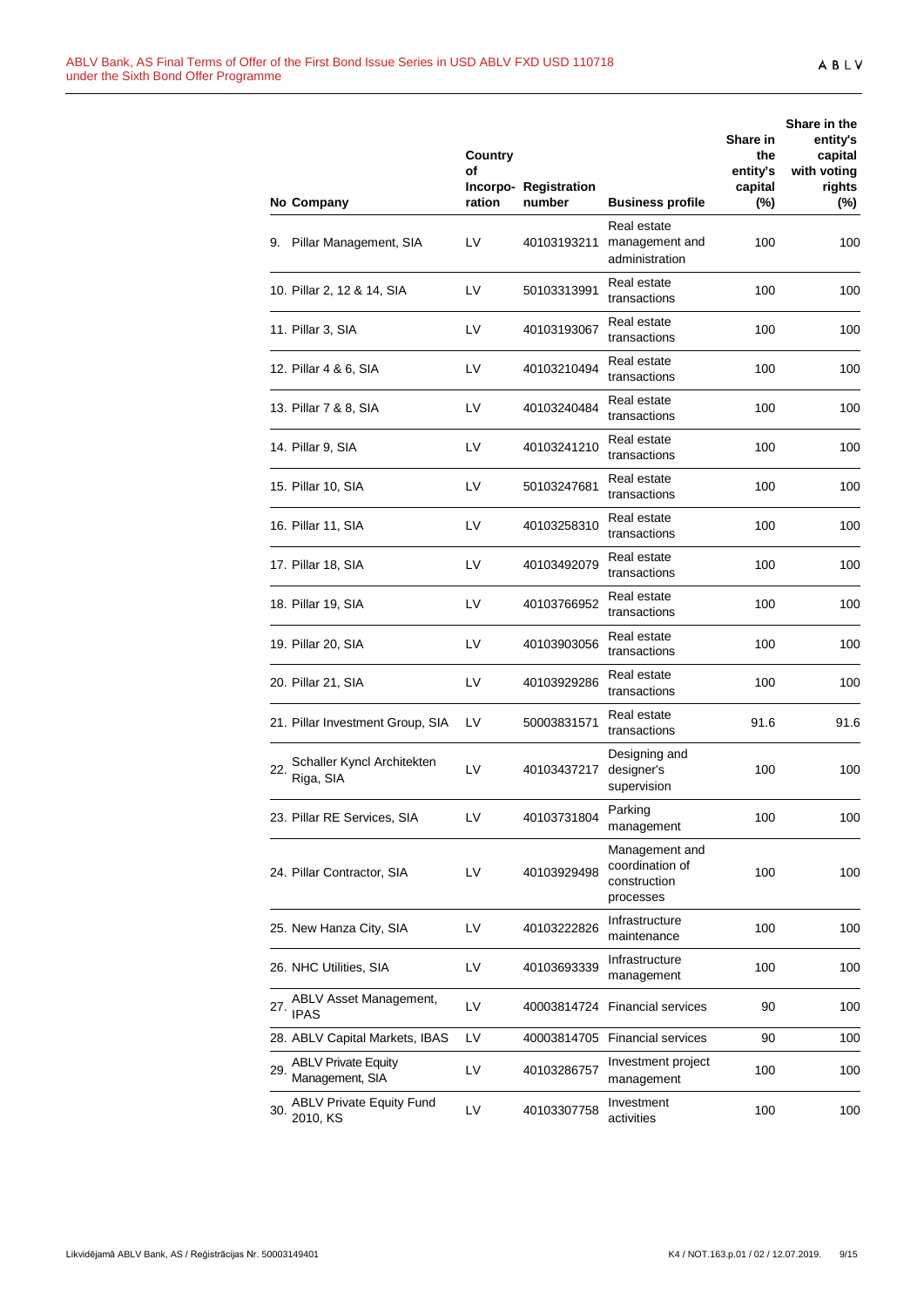$B.6$ 

Interest in ABLV Bank, in percentage terms of the voting shares, as at 31 March 2016:

|                       | Ernests Bernis and Nika Berne (direct and indirect interest) | 43.12% |
|-----------------------|--------------------------------------------------------------|--------|
|                       | Olegs Fils (indirect interest)                               | 43.13% |
| Issuer's shareholders | 14 legal entities and 117 individuals                        | 13.75% |

Shareholders of ABLV Bank, AS, voting shares have no different voting rights. ABLV Bank, AS is controlled by its shareholders pursuant to the procedures set forth in the Commercial Law.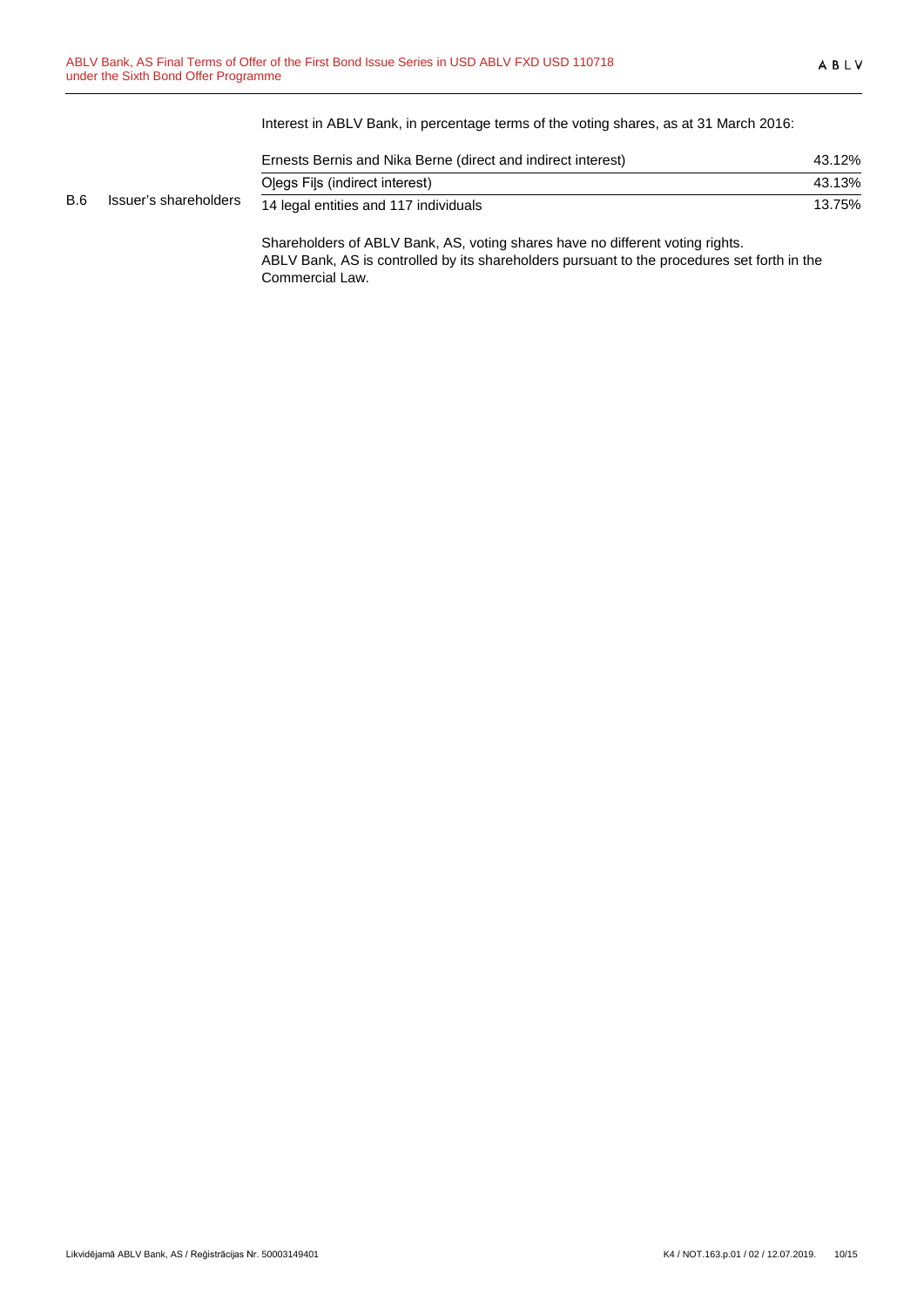|            |                       |                                                                       | 31.12.2015               | 31.12.2014      |
|------------|-----------------------|-----------------------------------------------------------------------|--------------------------|-----------------|
|            |                       | <b>Assets</b>                                                         | <b>EUR '000</b>          | <b>EUR '000</b> |
|            |                       | Cash and deposits with central banks                                  | 448 187                  | 258 908         |
|            |                       | Balances due from credit institutions                                 | 671 772                  | 795 282         |
|            |                       | Derivatives                                                           | 121                      | 4 0 7 9         |
|            |                       | Financial assets at fair value through profit or loss                 | 22 28 6                  | 14 8 84         |
|            |                       | Available-for-sale financial assets                                   | 1780 554                 | 1 209 073       |
|            |                       | Loans                                                                 | 873 499                  | 790 247         |
|            |                       | Held-to-maturity investments                                          | 965 253                  | 930 579         |
|            |                       | Investments in subsidiaries                                           | 111 266                  | 115 099         |
|            |                       | Investments in associates                                             | 8770                     |                 |
|            |                       | Investment properties                                                 | 25 069                   | 25 033          |
|            |                       | Property and equipment                                                | 9529                     | 10 606          |
|            |                       | Intangible assets                                                     | 6 0 36                   | 5700            |
|            |                       | Current corporate income tax receivables                              | 3 0 4 2                  | 3 2 5 7         |
|            |                       | Deferred corporate income tax                                         | $\overline{\phantom{0}}$ | 1457            |
|            |                       | Repossessed real estate                                               | —                        |                 |
|            |                       | Other assets                                                          | 2737                     | 5640            |
|            |                       | <b>Total assets</b>                                                   | 4 928 121                | 4 169 844       |
|            |                       |                                                                       |                          |                 |
|            |                       | Liabilities                                                           |                          |                 |
|            |                       | Derivatives                                                           | 365                      | 5630            |
|            |                       | Balances held with Bank of Latvia                                     | 180 072                  | 16797           |
| <b>B.7</b> |                       | Demand deposits from credit institutions                              | 63 294                   | 28 962          |
|            | Financial information | Term deposits from credit institutions                                | -                        | 2971            |
|            |                       | Deposits                                                              | 3793192                  | 3 406 032       |
|            |                       | Current corporate income tax liabilities                              |                          |                 |
|            |                       | Other liabilities                                                     | 35 072                   | 13 205          |
|            |                       | Deferred corporate income tax                                         | 1 0 0 1                  |                 |
|            |                       | Provisions                                                            |                          | 352             |
|            |                       | <b>Issued securities</b>                                              | 558 411                  | 454 581         |
|            |                       | Subordinated deposits                                                 | 15 261                   | 14 4 13         |
|            |                       | <b>Total liabilities</b>                                              | 4 646 668                | 3 942 943       |
|            |                       | Shareholders' equity                                                  |                          |                 |
|            |                       | Paid-in share capital                                                 | 35 300                   | 32 650          |
|            |                       | Share premium                                                         | 96918                    | 66 270          |
|            |                       | Reserve capital and other reserves                                    | 2 1 3 4                  | 2 1 3 4         |
|            |                       | Fair value revaluation reserve of available-for-sale financial assets | 9 4 9 7                  | (1427)          |
|            |                       | Retained earnings brought forward                                     | 68 565                   | 68 600          |
|            |                       | Retained earnings for the period                                      | 69 039                   | 58 674          |
|            |                       | Attributable to the equity holders of the bank                        | 281 453                  | 226 901         |
|            |                       | <b>Non-controlling interests</b>                                      | $\overline{\phantom{0}}$ |                 |
|            |                       | Total shareholders' equity                                            | 281 453                  | 226 901         |
|            |                       | Total liabilities and shareholders' equity                            | 4 928 121                | 4 169 844       |
|            |                       | <b>Memorandum items</b>                                               |                          |                 |
|            |                       | Contingent liabilities                                                | 9516                     | 9444            |
|            |                       | Financial commitments                                                 | 68 907                   | 60 228          |

# **Statements of financial position as at 31 December 2015 and 31 December 2014**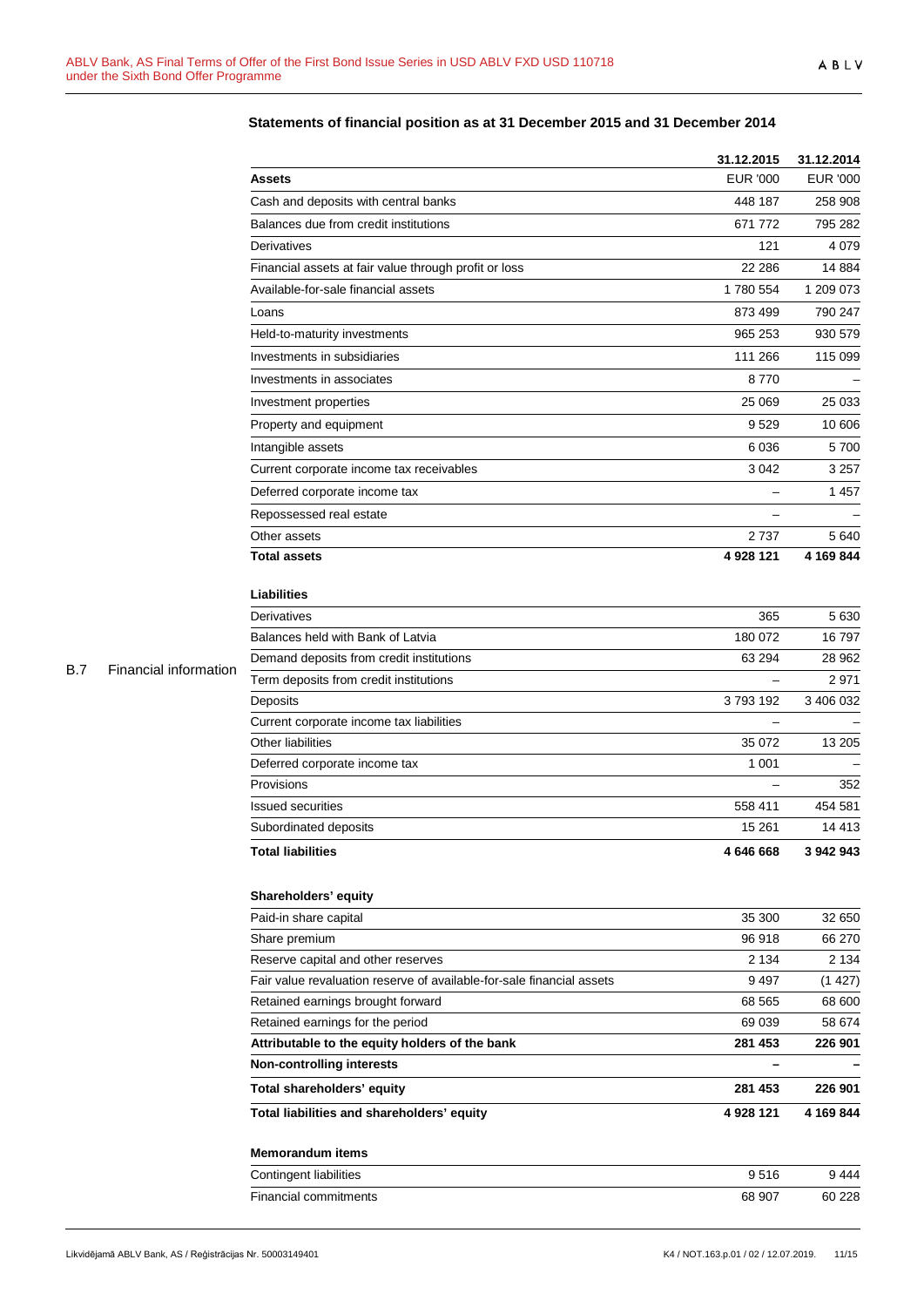| <b>B.15</b> | Issuer's principal<br>activities                                                                                                  | ABLV Bank principal activities are rendering of financial services.                                                                                                                                                                                                                                                                                                                                                                                                                                                                                                                                                                                                                                                                                                                                    |
|-------------|-----------------------------------------------------------------------------------------------------------------------------------|--------------------------------------------------------------------------------------------------------------------------------------------------------------------------------------------------------------------------------------------------------------------------------------------------------------------------------------------------------------------------------------------------------------------------------------------------------------------------------------------------------------------------------------------------------------------------------------------------------------------------------------------------------------------------------------------------------------------------------------------------------------------------------------------------------|
| <b>B.14</b> | Issuer's position<br>within the group                                                                                             | ABLV Bank is not dependent upon other entities within the ABLV Bank group.                                                                                                                                                                                                                                                                                                                                                                                                                                                                                                                                                                                                                                                                                                                             |
|             |                                                                                                                                   | Recently there were no other events particular to ABLV Bank which are to a material extent<br>relevant to the evaluation of the Issuer's solvency.                                                                                                                                                                                                                                                                                                                                                                                                                                                                                                                                                                                                                                                     |
| <b>B.13</b> | Events particular to<br>the Issuer which are<br>to a material extent<br>relevant to the<br>evaluation of the<br>Issuer's solvency | ABLV Bank is sure that the administrative matter initiated on 18 December 2015 and the possible<br>sanctions under the same will have no material impact on the Bank's financial status and earning<br>capacity. On the contrary, the Bank will improve its internal control system in the AML (anti money<br>laundering) area following the current international best practice, as well as will boost good<br>reputation of the Bank.                                                                                                                                                                                                                                                                                                                                                                |
|             |                                                                                                                                   | invited an independent US auditor to perform the assessment of the Bank's internal control<br>1.<br>system, processes, and technologies used by the Bank under the risk management for the<br>prevention of money laundering and terrorism financing, guided by international regulatory<br>requirements and following the best practice, and to provide advice on further improvements<br>to the internal control system regarding risk management for the prevention of money<br>laundering and terrorism financing, which will be also used for client base audit,<br>ensured more efficient work of the Compliance Division, splitting it into two divisions<br>2.<br>(Compliance Division and Legal Division), and<br>increased the number of officers involved in ensuring the compliance,<br>3. |
|             |                                                                                                                                   | Whereas, as at the moment of registration of the Base Prospectus, the Bank has performed the<br>following:                                                                                                                                                                                                                                                                                                                                                                                                                                                                                                                                                                                                                                                                                             |
|             |                                                                                                                                   | Pursuant to the Credit Institution Law, the penalty of up to 10% of the net income amount for the<br>previous financial year may be applied by the FCMC to the credit institution for violation of the<br>requirements on the prevention of money laundering and terrorism financing. Considering the<br>information available to the Bank, the Bank's possible violations are not that material for the full<br>penalty amount to be applied.                                                                                                                                                                                                                                                                                                                                                         |
|             |                                                                                                                                   | In 2015, the FCMC performed several inspections at the Bank to verify the compliance with the<br>requirements of the Credit Institution Law and the Law on the Prevention of Money Laundering and<br>Terrorism Financing, following which there was administrative matter initiated on 18 December<br>2015. Until the moment of registration of this Base Prospectus, no administrative act has been<br>issued and no decision on the matter termination has been made under the said administrative<br>matter. Currently, the administrative agreement regarding the said matter is under negotiation.                                                                                                                                                                                                |
| <b>B.12</b> | Forecasts regarding<br>the Issuer                                                                                                 | There are no significant changes in the financial or trading position of ABLV Bank detected<br>subsequent to the period covered by the historical financial information.                                                                                                                                                                                                                                                                                                                                                                                                                                                                                                                                                                                                                               |
|             |                                                                                                                                   | ABLV Bank forecasts contain no adverse changes since the date of its last published audited<br>financial statements.                                                                                                                                                                                                                                                                                                                                                                                                                                                                                                                                                                                                                                                                                   |
| B.11        | Issuer's equity                                                                                                                   | ABLV Bank meets equity requirements set forth in the legal acts.<br>As at 31 December 2015, ABLV Bank equity equalled EUR 321.0 million.                                                                                                                                                                                                                                                                                                                                                                                                                                                                                                                                                                                                                                                               |
| B.10        | Qualifications in the<br>audit report on the<br>financial information                                                             | ABLV Bank audited financial report for the year 2015 contains no auditors' qualifications or<br>disclaimers.                                                                                                                                                                                                                                                                                                                                                                                                                                                                                                                                                                                                                                                                                           |
| <b>B.9</b>  | Profit forecast                                                                                                                   | Issuer's actual financial position or results.<br>ABLV Bank made no profit forecasts for the following periods of operations.                                                                                                                                                                                                                                                                                                                                                                                                                                                                                                                                                                                                                                                                          |
|             |                                                                                                                                   | in 2015.<br>The above information addresses a hypothetical situation and, therefore, does not represent the                                                                                                                                                                                                                                                                                                                                                                                                                                                                                                                                                                                                                                                                                            |
| B.8         | Key pro forma<br>financial information                                                                                            | In 2016, ABLV Bank will continue the work on strengthening the compliance and risk management<br>functions. A number of projects aimed at automation of supervision processes is planned to be<br>accomplished. Tense situation in financial markets and target regions of ABLV Bank, as well as<br>growing requirements of different supervisory institutions, do not allow expecting the business<br>development to be as rapid as in previous years, but since ABLV Bank business model is efficient<br>and risk management - strong and elaborate, the results can be forecasted to be similar to those                                                                                                                                                                                            |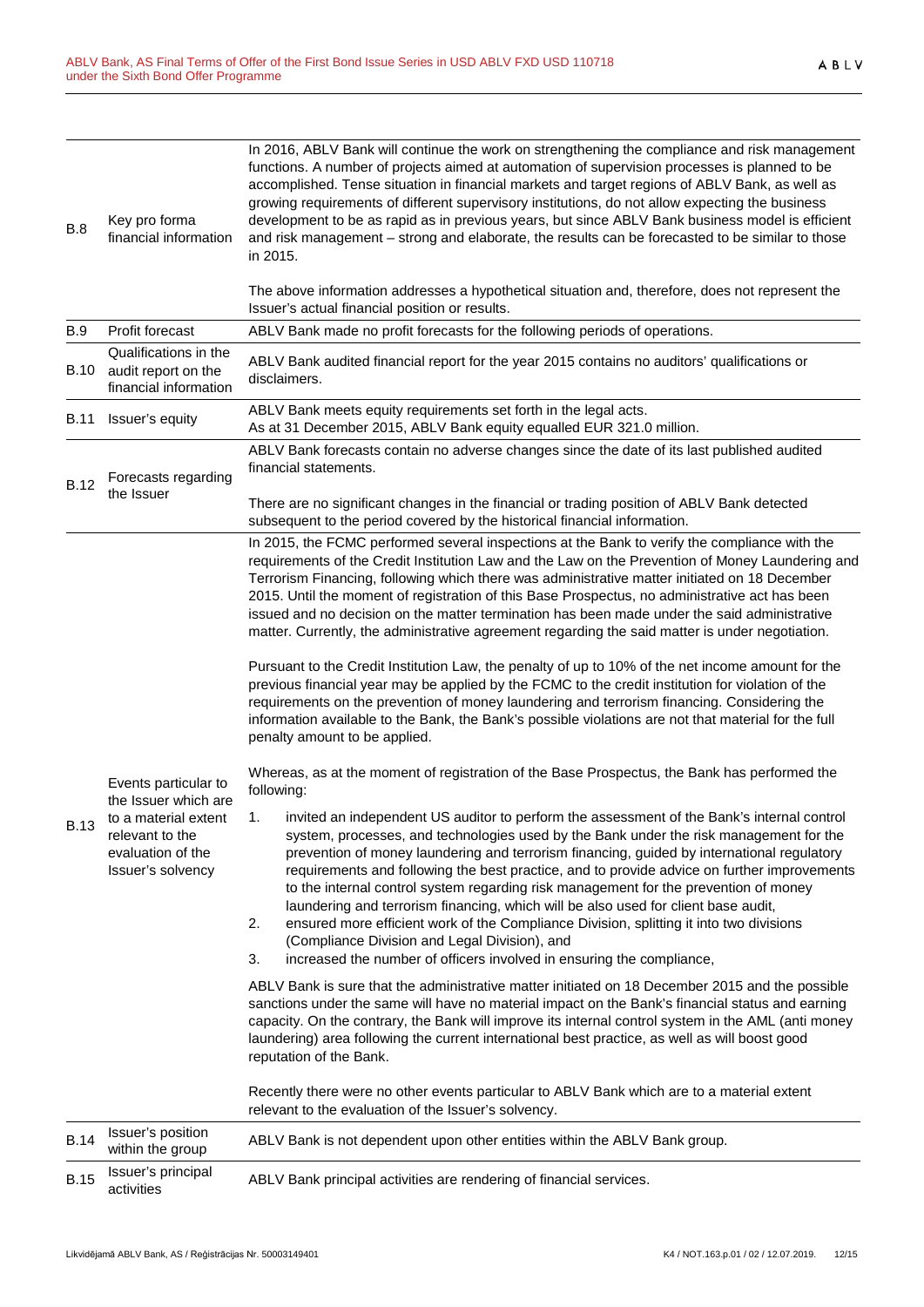| <b>B.16</b> | Control over the<br>Issuer                                                  | N/A                                                                                                                                                                                                                                                                                                                                                                                                                                                                                                                                                                                                                                                                                                                                                                                                                                                                                                                                                                                                                                                                                                 |
|-------------|-----------------------------------------------------------------------------|-----------------------------------------------------------------------------------------------------------------------------------------------------------------------------------------------------------------------------------------------------------------------------------------------------------------------------------------------------------------------------------------------------------------------------------------------------------------------------------------------------------------------------------------------------------------------------------------------------------------------------------------------------------------------------------------------------------------------------------------------------------------------------------------------------------------------------------------------------------------------------------------------------------------------------------------------------------------------------------------------------------------------------------------------------------------------------------------------------|
| <b>B.17</b> | Credit ratings<br>assigned to the<br>Issuer's debt<br>securities            | ABLV Bank is not assigned credit ratings by credit rating agencies registered and / or certified in<br>accordance with Regulation No 1060/2009 on credit rating agencies.                                                                                                                                                                                                                                                                                                                                                                                                                                                                                                                                                                                                                                                                                                                                                                                                                                                                                                                           |
|             | $B.18 - B.50$                                                               | N/A                                                                                                                                                                                                                                                                                                                                                                                                                                                                                                                                                                                                                                                                                                                                                                                                                                                                                                                                                                                                                                                                                                 |
|             | Section C. Securities                                                       |                                                                                                                                                                                                                                                                                                                                                                                                                                                                                                                                                                                                                                                                                                                                                                                                                                                                                                                                                                                                                                                                                                     |
| C.1         | <b>Bond details</b>                                                         | Bonds issued under the First Bond Issue Series in USD – ABLV FXD USD 110718<br>(ISIN LV0000802072) are dematerialized bearer securities without restraint on alienation.                                                                                                                                                                                                                                                                                                                                                                                                                                                                                                                                                                                                                                                                                                                                                                                                                                                                                                                            |
| C.2         | Currency of the Bond<br>issue                                               | USD (US dollars)                                                                                                                                                                                                                                                                                                                                                                                                                                                                                                                                                                                                                                                                                                                                                                                                                                                                                                                                                                                                                                                                                    |
| C.3         | Information about<br>shares issued                                          | N/A                                                                                                                                                                                                                                                                                                                                                                                                                                                                                                                                                                                                                                                                                                                                                                                                                                                                                                                                                                                                                                                                                                 |
| C.4         | Rights attached to the<br>shares issued                                     | N/A                                                                                                                                                                                                                                                                                                                                                                                                                                                                                                                                                                                                                                                                                                                                                                                                                                                                                                                                                                                                                                                                                                 |
| C.5         | Restrictions on the<br>free transferability of<br>the Bonds                 | The Bonds are freely transferrable securities that represent the Issuer's debt to the owners of the<br>Bonds without additional collateral. The Bonds are dematerialized bearer securities without<br>restraint on alienation - transferrable securities.                                                                                                                                                                                                                                                                                                                                                                                                                                                                                                                                                                                                                                                                                                                                                                                                                                           |
| C.6         | Admission of the<br>issued shares to<br>trading on a<br>regulated market    | N/A                                                                                                                                                                                                                                                                                                                                                                                                                                                                                                                                                                                                                                                                                                                                                                                                                                                                                                                                                                                                                                                                                                 |
| C.7         | Dividend policy                                                             | N/A                                                                                                                                                                                                                                                                                                                                                                                                                                                                                                                                                                                                                                                                                                                                                                                                                                                                                                                                                                                                                                                                                                 |
| C.8,<br>C.9 | Rights attached to<br>the Bonds                                             | Division of the Bonds into categories<br>The Bonds are not supposed to be divided into categories. Pursuant to these Final Terms, straight<br>Bonds are supposed to be issued.<br>Limitations to the rights attached to the Bonds<br>The Bonds are freely transferrable securities without restraint on their alienation.<br><b>Interest Rate</b><br>The Annual Interest Rate is fixed, and it is equal to 1.85% (p.a.).<br>The date from which interest becomes payable and the due dates for interest<br>The Interest Income shall be accrued starting from 11 July 2016. The Interest Income shall be paid<br>twice a year: on 11 July and 11 January, starting from 11 January 2017, ending on 11 July 2018.<br>Bond maturity date and repayment procedures<br>The Investor shall receive the Bond Face Value as a lump-sum payment on 11 July 2018.<br>Bond yield<br>Fixed rate is applied to the Bonds, and therefore the yield does not change.<br>Representatives of debt security holders<br>Holders of the debt securities may freely determine representatives for exercising the rights |
|             |                                                                             | attached to the Bonds.                                                                                                                                                                                                                                                                                                                                                                                                                                                                                                                                                                                                                                                                                                                                                                                                                                                                                                                                                                                                                                                                              |
| C.10        | Interest payments<br>under securities<br>involving derivative<br>components | N/A                                                                                                                                                                                                                                                                                                                                                                                                                                                                                                                                                                                                                                                                                                                                                                                                                                                                                                                                                                                                                                                                                                 |
| C.11        | Admission of the<br>Bonds to the<br>regulated market                        | The Bonds are supposed to be admitted to the regulated market - Baltic Bond List of Nasdaq Riga<br>Stock Exchange.                                                                                                                                                                                                                                                                                                                                                                                                                                                                                                                                                                                                                                                                                                                                                                                                                                                                                                                                                                                  |
| C.12        | Minimum face value<br>of the issue                                          | Pursuant to paragraph 8.4 of the Base Prospectus, the Investor may not apply for purchasing less<br>than 1 (one) Bond.                                                                                                                                                                                                                                                                                                                                                                                                                                                                                                                                                                                                                                                                                                                                                                                                                                                                                                                                                                              |
|             | $C.13 - C.22$                                                               | N/A                                                                                                                                                                                                                                                                                                                                                                                                                                                                                                                                                                                                                                                                                                                                                                                                                                                                                                                                                                                                                                                                                                 |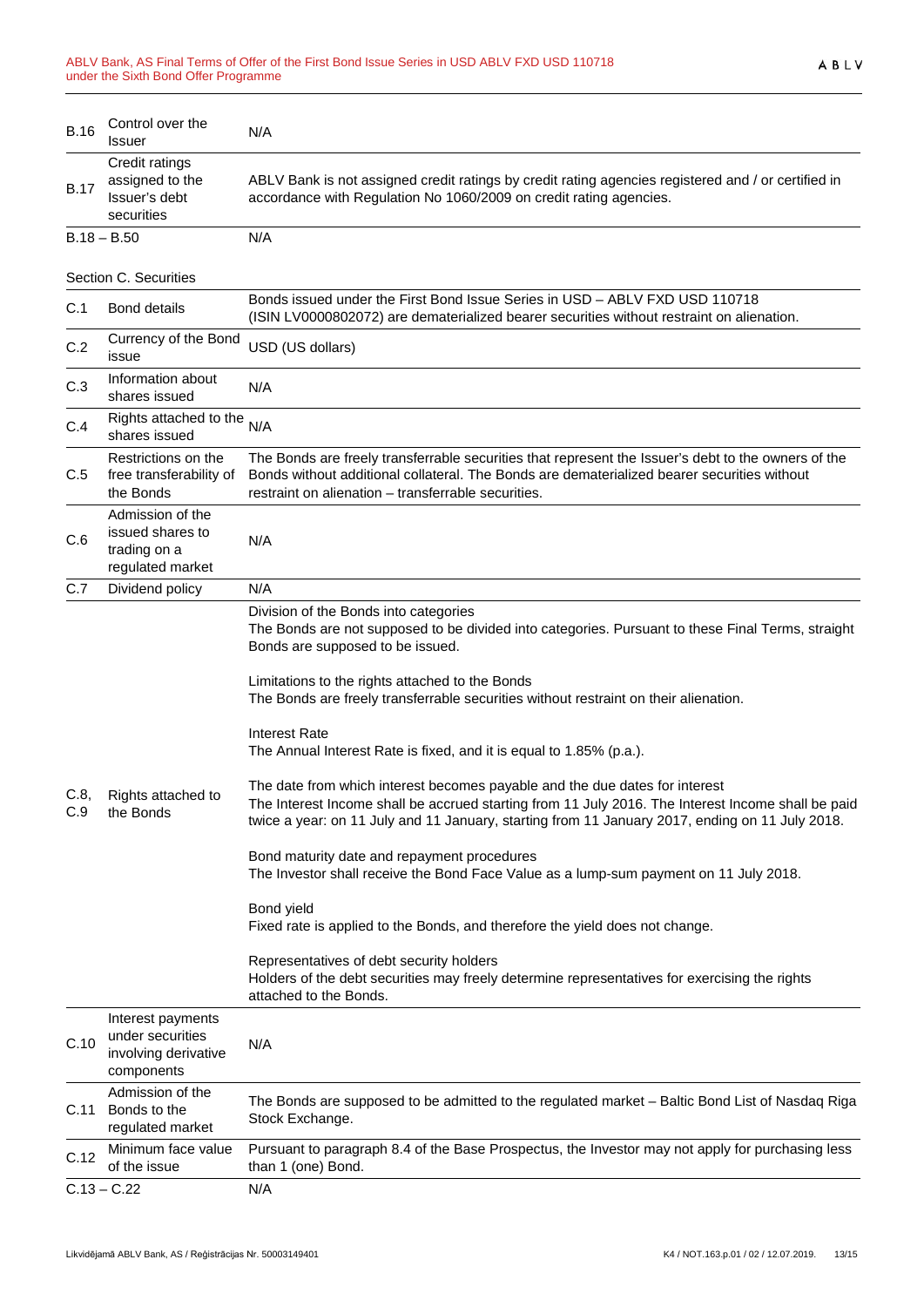|              | Section D. Risks                                            |                                                                                                                                                                                                                                                                                                                                                                                                                                                                                                                  |
|--------------|-------------------------------------------------------------|------------------------------------------------------------------------------------------------------------------------------------------------------------------------------------------------------------------------------------------------------------------------------------------------------------------------------------------------------------------------------------------------------------------------------------------------------------------------------------------------------------------|
|              |                                                             | In carrying out its operating activities, ABLV Bank is subject to various risks. Most significant risks<br>that may decrease the Issuer's ability to perform its obligations.                                                                                                                                                                                                                                                                                                                                    |
|              |                                                             | 1. Credit risk<br>Credit risk is exposure to potential losses in case of ABLV Bank counterparty or debtor<br>being unable to pay the contractual obligations to ABLV Bank.                                                                                                                                                                                                                                                                                                                                       |
| D.1,<br>D.2  | Key information<br>on the key risks                         | 2.<br>Liquidity risk<br>Liquidity is ABLV Bank ability to maintain or ensure sufficient cash flow to meet the expected<br>(everyday) or sudden (critical) need for the same in order to provide financing for asset<br>growth or discharge the financial obligations in a due time. This means the ability to turn<br>assets into cash with minimal loss or ensure reasonably priced credit facilities.                                                                                                          |
|              |                                                             | 3. Currency exchange rate fluctuation risk<br>ABLV Bank is exposed to negative effects of fluctuations in the foreign currency exchange<br>rates on its financial position and cash flow.                                                                                                                                                                                                                                                                                                                        |
|              |                                                             | Interest rate risk<br>4.<br>Interest rate risk represents the adverse effect of the market interest rate fluctuations on<br>ABLV Bank financial performance.                                                                                                                                                                                                                                                                                                                                                     |
|              |                                                             | Non-financial risks<br>5.<br>During the course of its operations, ABLV Bank encounters also non-financial risks<br>(including operational risk, reputational risk, etc.) with exposure to sudden loss. The cause<br>of such risks may be, for instance, clerical errors or fraud, break-downs in information<br>systems, insufficient internal control and procedures, etc.                                                                                                                                      |
|              |                                                             | 6. Competition risk<br>As at the end of 2015, 86% of total deposits with ABLV Bank were the deposits placed by<br>foreign customers. Consequently, operations of the Issuer are only partly subject to<br>competition risk in the local market.                                                                                                                                                                                                                                                                  |
|              |                                                             | Legislative risk<br>7.<br>The risk related to amendments in laws, regulations, and other legal acts, or to<br>implementation of new legal acts, which may result in reorientation of the Issuer's activities<br>or abandonment of particular lines of the Issuer's financial activities. This may have<br>consequent negative impact on the Issuer's earning capacity and stability.                                                                                                                             |
|              |                                                             | Risk factors associated with the Bond issue:                                                                                                                                                                                                                                                                                                                                                                                                                                                                     |
| D.3          | Information on the<br>risks specific to the<br><b>Bonds</b> | Liquidity risk<br>1.<br>Listing of the Bonds in the Baltic Bond List of Stock Exchange Nasdaq Riga does not<br>guarantee liquidity of the Bonds, and therefore the Investor should assess potential risk of<br>limited possibilities of selling the Bonds in the secondary market due to insufficient interest<br>of other market players. If there is no sufficient interest in the secondary market (liquidity<br>shortfall), it may be difficult for the Investor to sell the Bonds at adequate market price. |
|              |                                                             | 2.<br>Price risk<br>Price of the Bonds in the secondary market may fluctuate in accordance with the Investors'<br>interest, which can be affected by macroeconomic processes, events concerning one or<br>several Investors, and also, inter alia, events concerning the Issuer. The Investors'<br>opportunities of gaining profit may vary accordingly from time to time.                                                                                                                                       |
|              |                                                             | 3.<br>Legislative risk<br>The risk related to amendments in legislation, regulations and other legal acts, or to<br>implementation of new legal acts, which may cause additional expenses or reduce return on<br>investment. This risk also covers possible changes in applicable tax assessment and<br>withholding procedures.                                                                                                                                                                                  |
| $D.4 - D.6$  |                                                             | N/A                                                                                                                                                                                                                                                                                                                                                                                                                                                                                                              |
|              | Section E. Offer                                            |                                                                                                                                                                                                                                                                                                                                                                                                                                                                                                                  |
| $E.1 - E.2a$ |                                                             | N/A                                                                                                                                                                                                                                                                                                                                                                                                                                                                                                              |
| E.2b         | Reasons for the                                             | Objective of offering the Bond Issue Series shall be raising of funds that the Issuer will use for<br>financing its operating activities, including without limitation:                                                                                                                                                                                                                                                                                                                                          |

• improvement of the ABLV Bank assets' and liabilities' distribution into maturity bands; • increase and maintenance of the liquidity level required for activities of ABLV Bank.